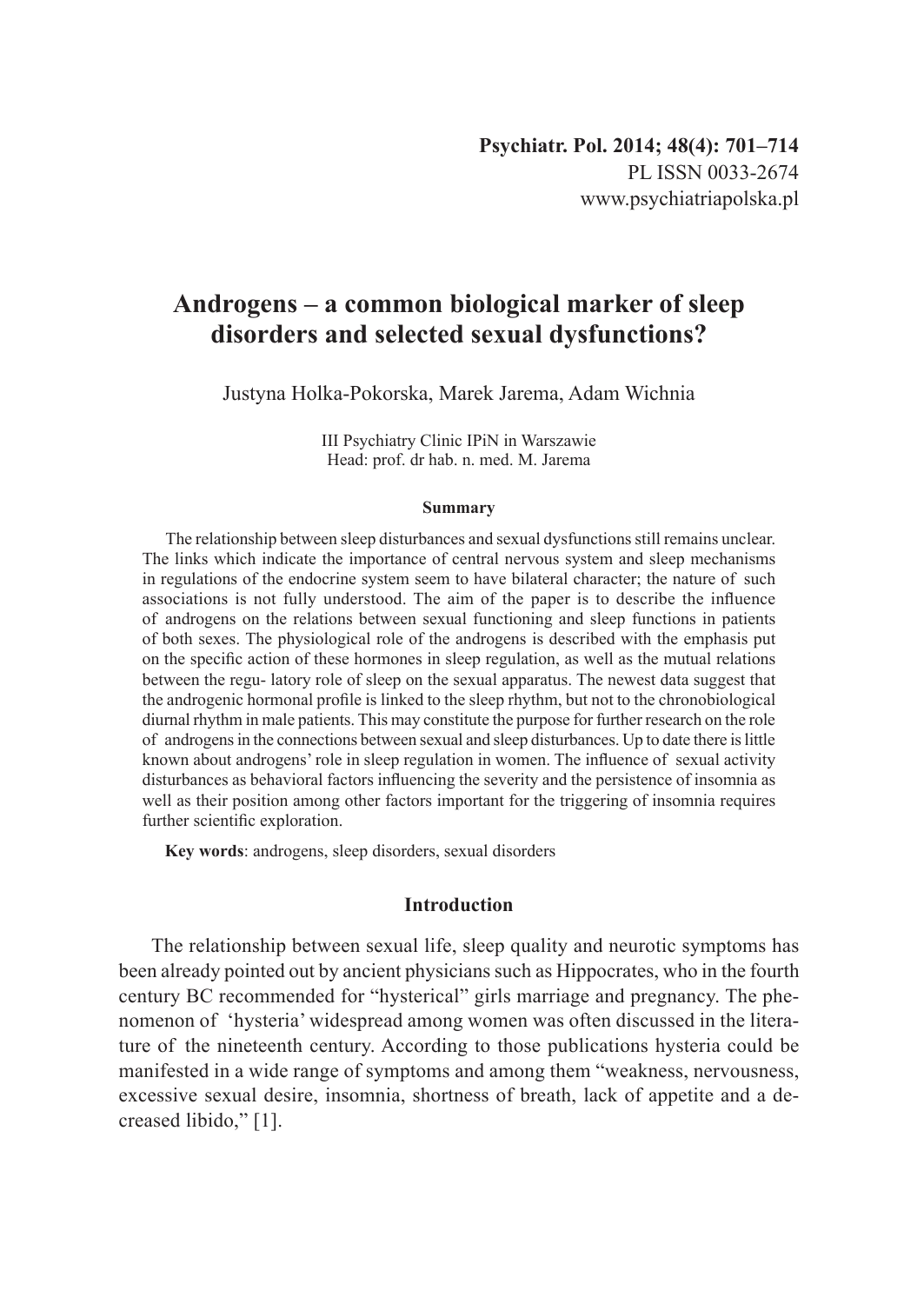Furthermore, among the symptoms, in the form of which hysteria could be manifested one could find both: symptoms of sleep disorders and sexual dysfunction. Author of the psychoanalysis Sigmund Freud in the early years of the twentieth century, in his work "Interpretation of Dreams" suggested a close relationship between sexual dysfunctions and sleep disorders. He pointed that the attenuation of the physiological manifestations of libidinal energy, can cause neurotic reactions, and among them, disturbed sleeping, or insomnia. [2] Despite more than two hundred years of scientific debate linking sleep disorders and sexual dysfunctions, it is still little understood how sleep and sexual functioning influence each other.

Although sleep, from the point of view of evolutionary psychology and behavioral physiology is considered as a passive state, the currently available scientific data clearly show that the sleep fulfills several important physiological functions through the modulation of the endocrine, metabolic and cardiovascular system [3] and indirectly sexual and procreative functions. The role of the central nervous system activity and the processes of sleep in regulation of the endocrine system is of great importance [4], and the relationships between all these processes appears to have bilateral character. However. the nature of these links still leaves a lot of ambiguity.

In modern neurophysiological studies the relationship between the physiological sexual responses, and the various stages of sleep were confirmed. It was found that during REM sleep the brain bioelectric activity (electroencephalographic activity – EEG) is no longer dominated by slow waves and EEG resembles the EEG of active wakefulness. During REM sleep tachypnea, irregular breathing, increased heart rate and rapid eye movements under closed eyelids are observed. In addition during REM sleep signs of sexual arousal (respectively penis erection in men and increased vaginal lubrication in women) are observed. Sexual arousal during REM sleep has no connection to the sexual or lack of the sexual content of dreams. Studies of rhythmic sexual responses in a sleep were conducted beginning from the 70's of last century. They were concentrated on searching for the links between sleep stages determined by EEG and erections of the penis or clitoris, detecting the variety of vegetative functions changes in sleep.

In modern studies, the physiological reactions of the body during sleep are recorded by means of phallography (in women – clitorography and colpography),electroencephalography, electrocardiography, electrooculography, electromyography, respirography, electrodermatography. The most important fact from the pioneering research of Fisher et al was that spontaneous erections occurring during sleep begin and end in close temporal association with the stages of sleep [6], and the fact that their severity and frequency were not dependent on the frequency of prior sexual contacts, or the duration of the period of sexual abstinence prior to polysomnographic recording.

The morning erections observed in men reflect the arousal corresponding to the last stage of REM sleep. This phenomenon coincides with the peak of the circadian rhythm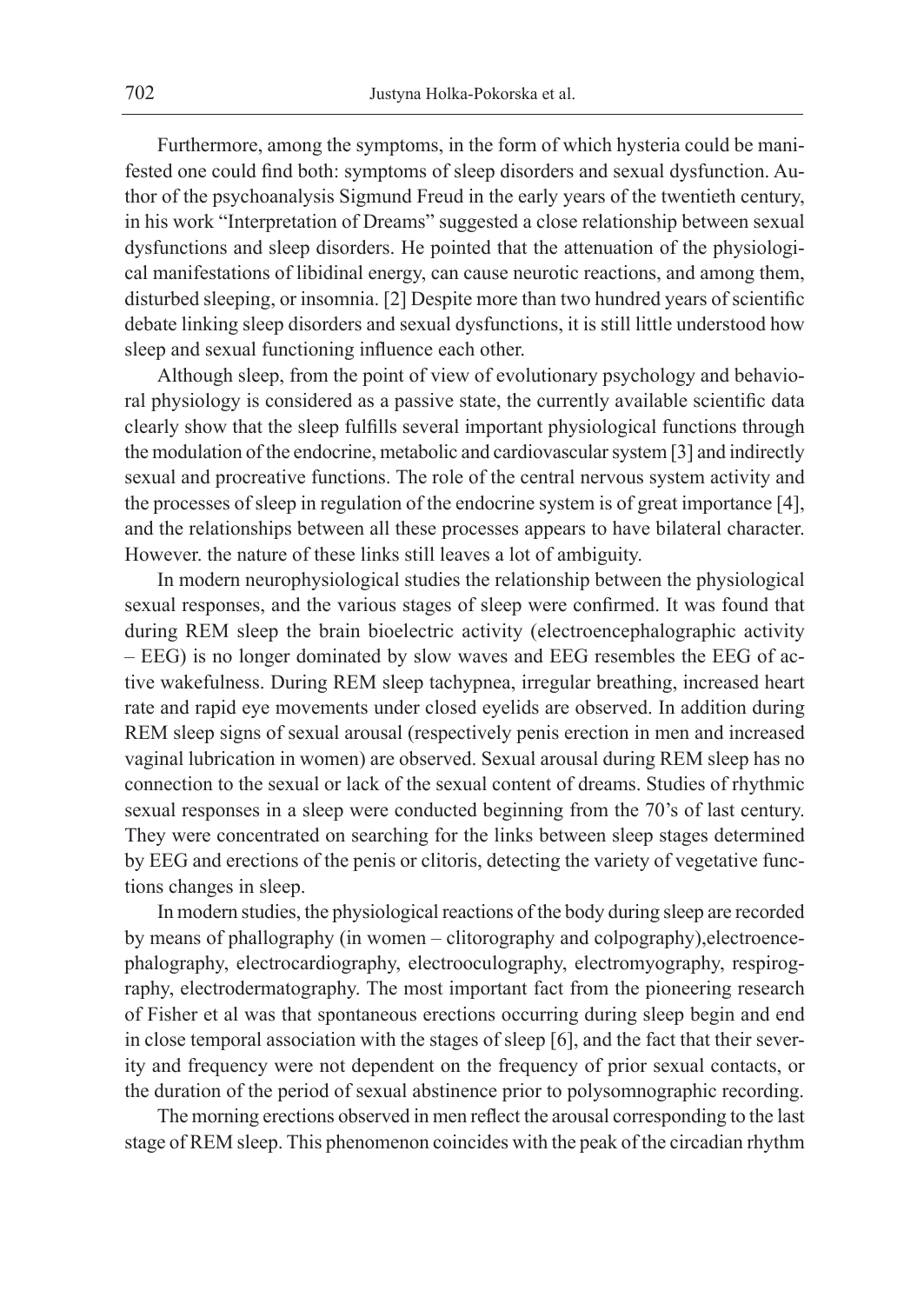of secretion of androgens. The serum concentration of androgens is highest in the morning, and the lowest in the evening, with a difference of about 30% [7]. In studies that started in the 70's of last century, and were confirmed recently, the infradian rhythm of testosterone secretion with the length of the cycle of 20-28 days depending on the author of the study was demonstrated [89]. Rhythmic physiological changes in genital reactivity occurring during the nocturnal sleep correspond to the rhythmic electrophysiological changes and reflect the rhythm of hormonal cycle.

The androgen levels and circadian rhythm of testosterone secretion are considered as the most important endocrine marker related to sexual functioning of both sexes [10]. The appropriate level of testosterone determines the proper sexual excitability.

In extreme cases the abnormalities in the control of sexual behavior during sleep manifest in sexual activity in the form of masturbation or sexual activity directed towards others. The disorder first described in 1996 has been classified as a NREM parasomnia [11], or sexomnia. Sexomnias are very rare, however, in contrast to a very high prevalence of sexual dysfunctions associated with certain sleep disorders such as sleep apnea syndrome (See below). All rare forms of abnormal sexual behavior associated with sleep have been described by Schenck et al, and their discussion is beyond the scope of this work [12].

Among a number of disorders co-occurring with sleep disturbances, sexual dysfunction in this context seems to be the least understood, despite the fact that the co-existence of both these disorders is very common. Even less known is the role of androgens as a common marker of sleep disorders and sexual dysfunction, despite the fact that for both: sleep medicine and sexology, the role of the androgens in the pathogenesis of diseases specific to each of these areas is evident. The purpose of this paper is therefore to discuss bimodal relations concerning the effects of androgens on sexual function and sleep functions in both sexes.

## Androgens- basic biological functions

Main steroid hormones, the most important for reproductive function and sexual functions of both sexes are: testosterone (TTE), dihydrotestosterone (DHT) and estradiol (secreted by the gonads) and adrenal androgen dehydroepiandrosterone. Androgens are synthesized from cholesterol by steroidogenesis and secreted in a dimorphic way – in men by testicular Leydig cells, whereas in women, by the ovaries and the adrenal cortex [13, 3]. There is evidence that steroid hormones may also be synthesized by adipose tissue, skin, and what is most surprising – in the central nervous system [10]. About 99% of testosterone in serum is bound to SHBG (Sex hormone binding globulin) or albumin, and only 1-2% of circulating testosterone remains in the bloodstream in the free form.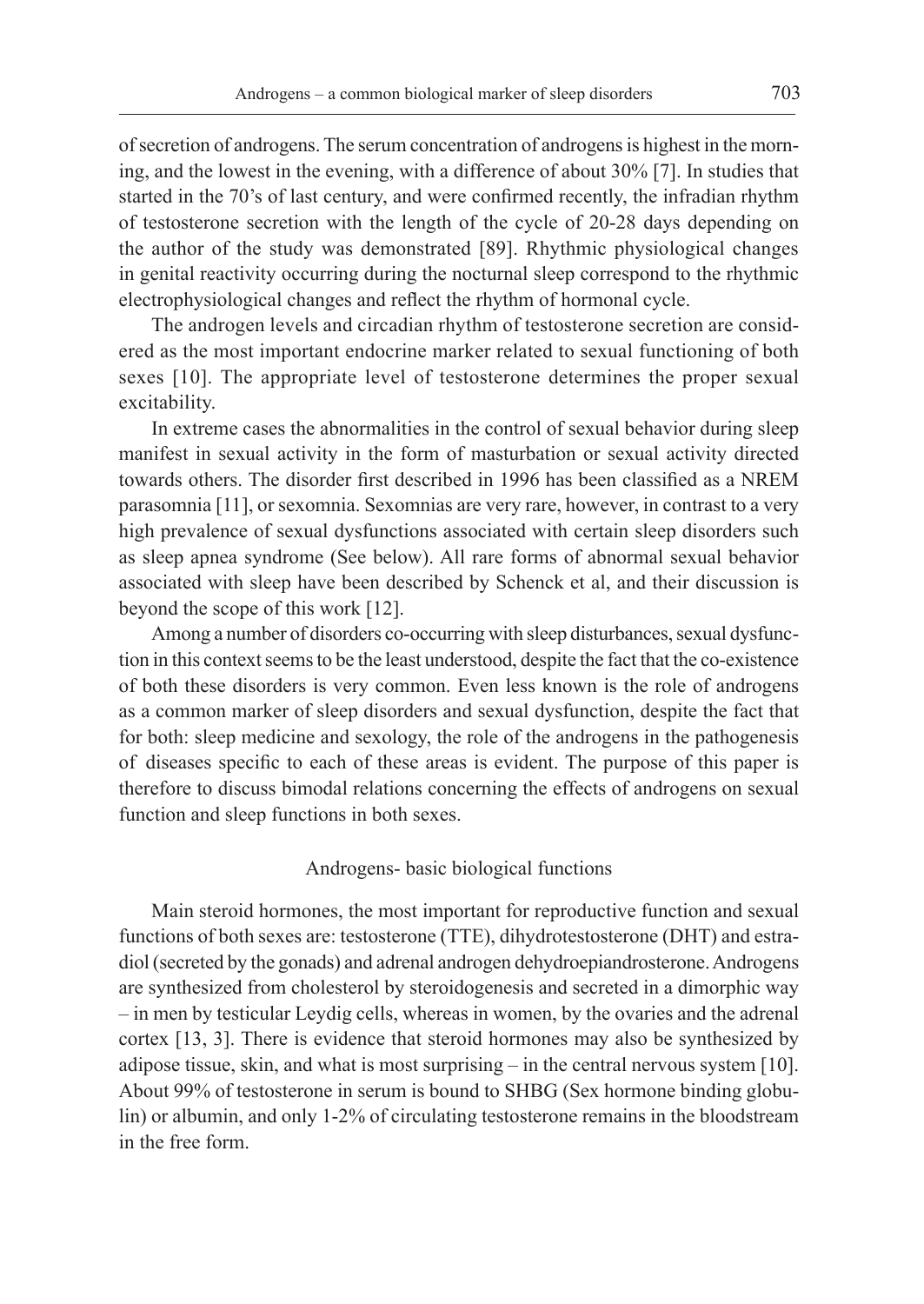In the ontogeny of both women and men two main peaks of androgens are observed, although basal levels of testosterone and growth hormone concentrations are significantly lower in women than in men. The first peak in testosterone level occurs in utero, during the second trimester of pregnancy (with dramatic decline after birth), and another – in adolescence, with a gradual decrease beginning from about 40 years of age. In the male the additional rapid increase in androgen levels within several months after birth is observed, but the physiological function of this phenomenon has not been fully elucidated up till now.

The physiological function of exposure to high levels of androgens in utero and during puberty, probably plays an important role in the sexually dimorphic brain organization, regulating properties of some of the cognitive and behavioral characteristic of a particular sex. A number of studies have shown a significant modulatory effect of testosterone to neuronal activity, the formation and loss of synaptic connections, the growth and migration of nerve cells, apoptosis and metabolism of neurotransmitters [13].

The prenatal exposure to androgens influence the development of internal and external genitalia, and in adolescence – a maturation of sexual organs and initiation of sexual and reproductive functions by the genitalia.

The concentration of testosterone in serum of adult women is typically ten times lower than in men. Women, however, are more sensitive to androgens. The homeostatic negative feedback of the hypothalamic-pituitary-gonadal system is the main regulatory system of secretion of sex steroid hormones in both sexes where any increase in the concentration of sex steroids causes the consequent decrease in the release of the luteinizing hormone (LH) and follicle stimulating hormone (FSH). Only recently it was proven that the negative feedback of hypothalamic-pituitary-gonadal system is also involved the peptide kisspeptin, that is expressed in the arcuate nuclei, the periventricular nuclei and anteroventral periventricular nuclei.

Androgen and estrogen receptors are not expressed by luteinizing hormone releasing hormone (L HRH) neurons, and alpha estrogen and androgen receptors are present on kisspeptin neurons [14, 13]. Kisspeptin stimulates the secretion of gonadotropin releasing hormone (GnRH), while both testosterone and estradiol inhibit the kisspeptin transcription and GnRH secretion [3].

Nowadays it is considered that androgens play a very important role for both male and female sexuality but also influencing the level of desire, arousal and the number of sexual fantasies experienced per day.

Androgens exert not gender related effects in peripheral tissues. They exhibit miotrophic and proteoanabolic action. They cause the sodium, potassium, chloride, calcium and water retention. Stimulate erythropoiesis, activate the function of sebaceus and sweat glands, affect the gender-specific distribution of hair. Accelerate bone maturation and ossification of long bones. What is very important for some pathologies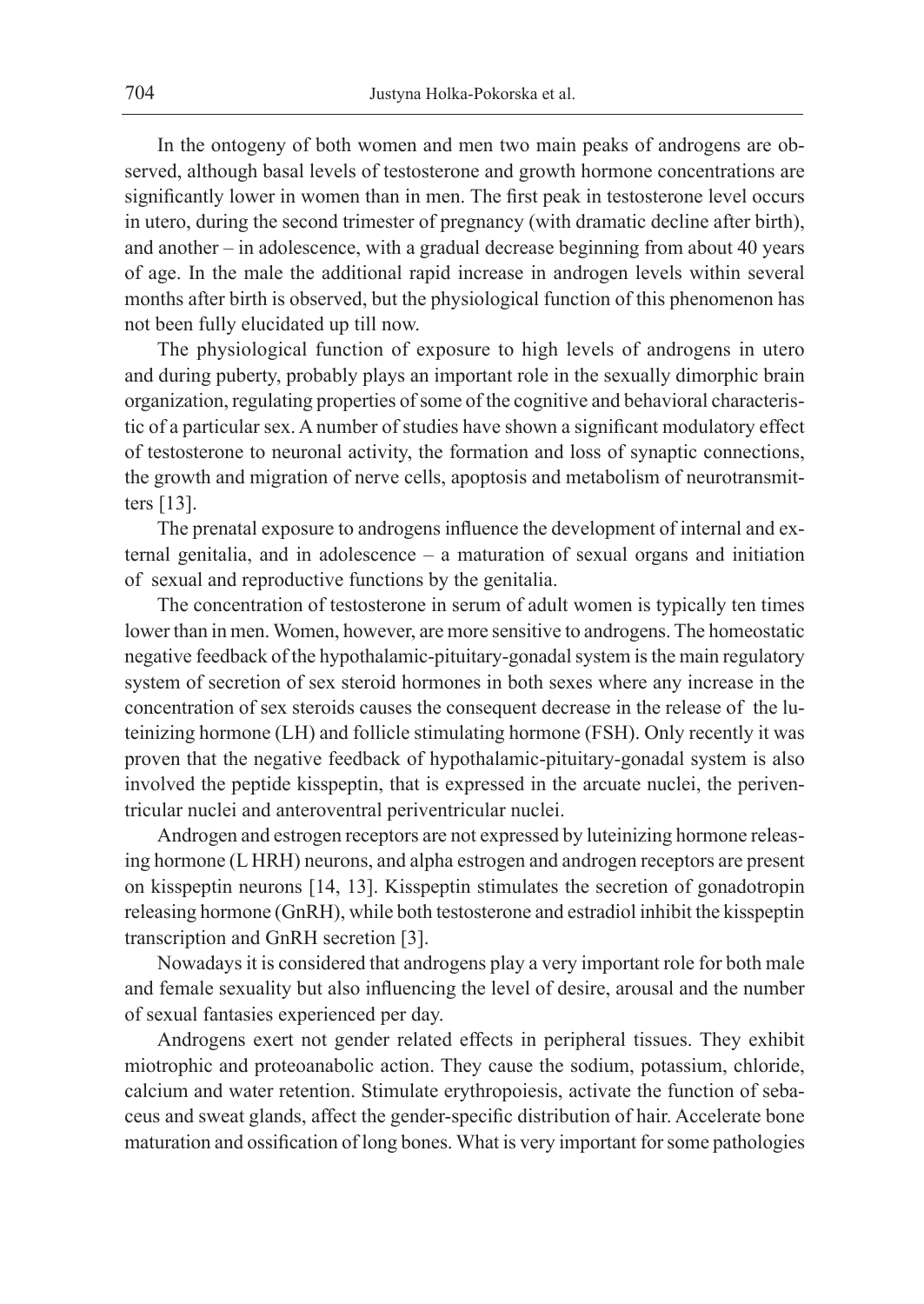associated with sleep – androgens cause lengthening and thickening of the vocal cords [15], and may affect the overall increase in laxity of the upper respiratory tract [16], increasing the risk of severity of sleep apnea syndrome.

The anabolic effects of androgens are well known and have been in detail described in the literature. Apart from the basic anabolic function androgens affect the number of body function in the sexually dimorphic way. They influence the sexspecific distribution of body fat and hair. During puberty androgens cause the eventual morphological and functional development of male genitalia and prostate along with the development of the secondary male sexual features. In women adequate androgen levels is necessary for the maturation of the female reproductive organs and clitoris. In mature male androgens are responsible for the proper spermatogenesis process, the secretory activity of the prostate and seminal vesicles. However, in mature women administering of the exogenous androgens can cause hypertrophy and increase of clitoral sensitivity [10].

A number of studies has been already conducted on the topic how testosterone affects the target tissue and modifies the final phenotype [13]. On the other hand there are more and more data concerning the internal and external factors affecting the changes of levels of testosterone. Androgens affect not only the autonomic functions of sexual response, but also in the dimorphic way regulate emotional, motivational and cognitive aspects of sexual behavior [13]. It has been proven that even the fantasizing about sexual activity increases the level of testosterone in the serum of the women [17]. In men the concentration of testosterone increases during both the observation of sexual activities undertaken by others, and as a result real sexual activity [18]. Changes in levels of testosterone are also observed in subjects in love, wherein the concentration of testosterone of men falling in love is lower, and of women is higher than in an emotionally neutral state. These differences, however, equalize in the course of duration of love relationship [19].

In addition, changes in androgen levels in both women and men have a direct impact on the assessment of the attractiveness of the opposite sex. In women, increase in androgens accompanying the ovulation influence the level of visual attention directed to attractive men [20], while in men high level of testosterone influences the stronger physical attraction to femininity in women's faces [21].

## Androgens' impact on sexual function

Although there have been a number of studies on the effects of androgens on the sexual functioning of both sexes, as well as concerning the relationship of sleep disturbances and endocrine dysfunction (especially in the context of co-occurrence of sleep disorders, metabolic syndrome, and hypoandrogenism), a few studies have focused on the effects of androgen hormones for the coexistence of sexual dysfunction in conjunction with the quality of sleep. Proper hormonal environment is a fundamental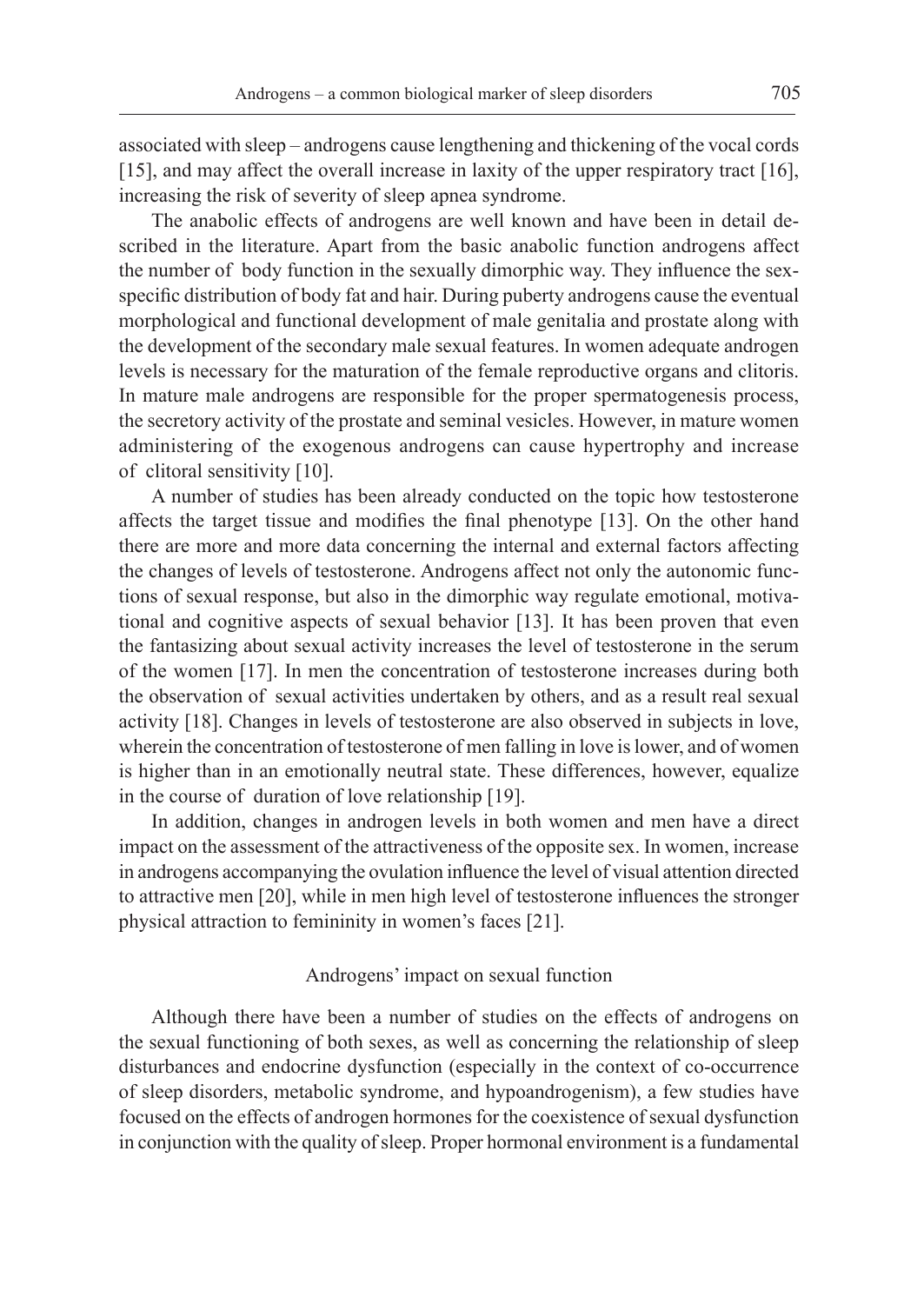role in the regular and satisfactory sexual functioning. Hypogonadism in animals result in a marked decline in libido and severe dysfunction of smooth muscles and corpus cavernosum, leading to erectile dysfunction, which can be inverted using testosterone supplementation [22].

For both men and women hormones with androgenic effect are responsible for the manifestation of sexual interest in sexual objects and for sexual excitability. In men who passed through puberty and have not entered into a period of aging, the appropriate level of testosterone determines the proper mechanisms of desire, arousal and genital response [10], affecting both the central and peripheral receptors for testosterone.

In studies of men diagnosed with late-onset hypogonadism who were supplemented with testosterone in a crossover, double-blind manner, it is known that since the third week, after withdrawal of testosterone supplementation the level of desire and arousal decreased and in the consecutive weeks the dysfunction of ejaculation has joined. In this kind of studies, there was no significant placebo effect on improvement of the different phases of male sexual response, and the improvement of these functions followed soon after returning to testosterone supplementation [10].

In women, testosterone also plays a major role in their sexuality, although the physiology of gonadal hormones in women is much more complicated than in men by the enormous complexity of the female endocrine reproductive system [10]. Women also tend to be more diverse than men in terms of their physiological response to testosterone levels. Thus, women response to significantly lower concentrations, or more subtle declines in testosterone, than those that men react. In addition, correlative studies on testosterone levels and certain other steroid hormones in women presenting for sexologic consultation because of the low level of desire did not yield conclusive results [23-25]. Both Stewart [23] and Schreiner-Engel [24] have not found in their studies evidence that the women with low levels of testosterone differ in the level of sexual desire from women in the control group. However, in Stewart's study [25] that was performed with a slightly different methodology in the field of determined endocrine markers, it was shown a lower rate of free androgen (FAI-free androgen index) in women presenting with complaints of persistent lifelong very low levels of libido, compared with women from the control group. It should be noted at this point that the conceptualization of the phenomenon of female desire in the last few years underwent a clear evolution. Today, attention is paid to the circularity rather than linearity in the women's responses to sexual stimuli [26], where the different phases of sexual response does not pass in a linear fashion from desire, through the arousal, plateau and orgasm until relaxation (as on the Masters, Johnson and Kaplan model).

In the circular multivariate model desire is not a necessary condition for sexual activity and arousal can develop during sexual activity with its cognitive and physical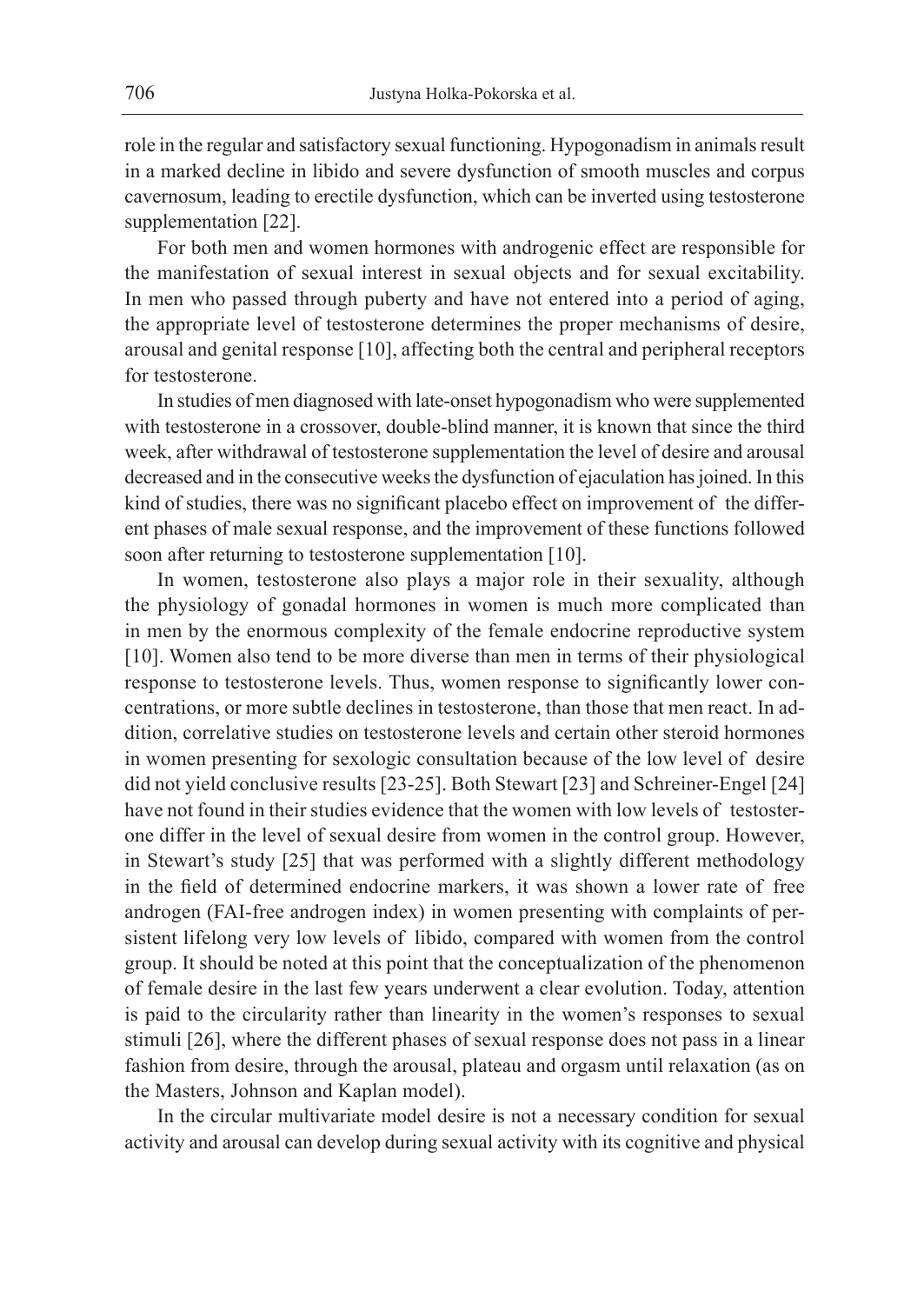components. The sexual satisfaction cannot be connected directly with the experience or lack of the experience of orgasm [26 ]. The population study also shows that even more than 30% of sexually active women do not feel sexual desire, or do not experience sexual fantasies, and even 97% of women over 25 years of age undertake sexual behavior without the sexual desire [27]. In the interpretation of the results of the these studies [23-25] there was used a linear model of Masters, Johnson and Kaplan, not the circular Basson model, which could affect the interpretation of the decreased sexual desire reported by women eligible for correlative study of endocrine markers of sexual functions.

Based on the results of research on the effects of exogenous testosterone supplementation it is evident that apart from constitutionally conditioned activity of dopaminergic, noradrenergic and oxytocinergic pathways [10] and physiological changes in estrogen levels on a menstrual cycle, in a woman's life cycle i.e. puberty, maturity and menopause, androgens play a key regulatory role to the level of desire exerted by women. There is increasing evidence for the fact that exogenous testosterone improves several aspects of sexual function in women (including the level of desire, the amount of sexual fantasies, orgasm and overall sexual satisfaction) [10].

However, age-related physiological decline in androgen levels is reflected by the deterioration in sexual functioning, clearly seen in menopause and it also correlates with the occurrence of severe sleep disorders present in this period [28].

# Androgens and sleep

One of the first studies on the coexistence of sleep disorders and sexual disorders showed that as many as 48% of men diagnosed with sleep apnea reported complaints of erectile dysfunction, disturbed ejaculation or libido [29]. However, the results of the more modern epidemiological study called EPISONO, which focused on the prevalence of erectile dysfunction in correlation with sleep disorders showed that complaints of erectile dysfunction were quite prevalent in the male population of Sao Paulo, especially among older men. The role of the protective factor against the occurrence of erectile dysfunction in this population were regular sleep patterns (adequate sleep patterns), and normal or high levels of testosterone [30]. The study also showed that the prevalence of sleep apnea had a negative impact on erectile function and sexual activity. The role of androgens for sleep disorders and sexual dysfunction in older men with late-onset hypogonadism has not yet been fully elucidated. It is known, however, that in mature eugonadal males testosterone levels is higher than that which is sufficient to maintain sexual arousal, suggesting that for the peripheral effects testosterone levels must be higher than for the central effects. On the other hand, changes in sleep architecture occurring with aging, overlay the period of late hypogonadism and a decline in androgen levels suggest that worsening with age re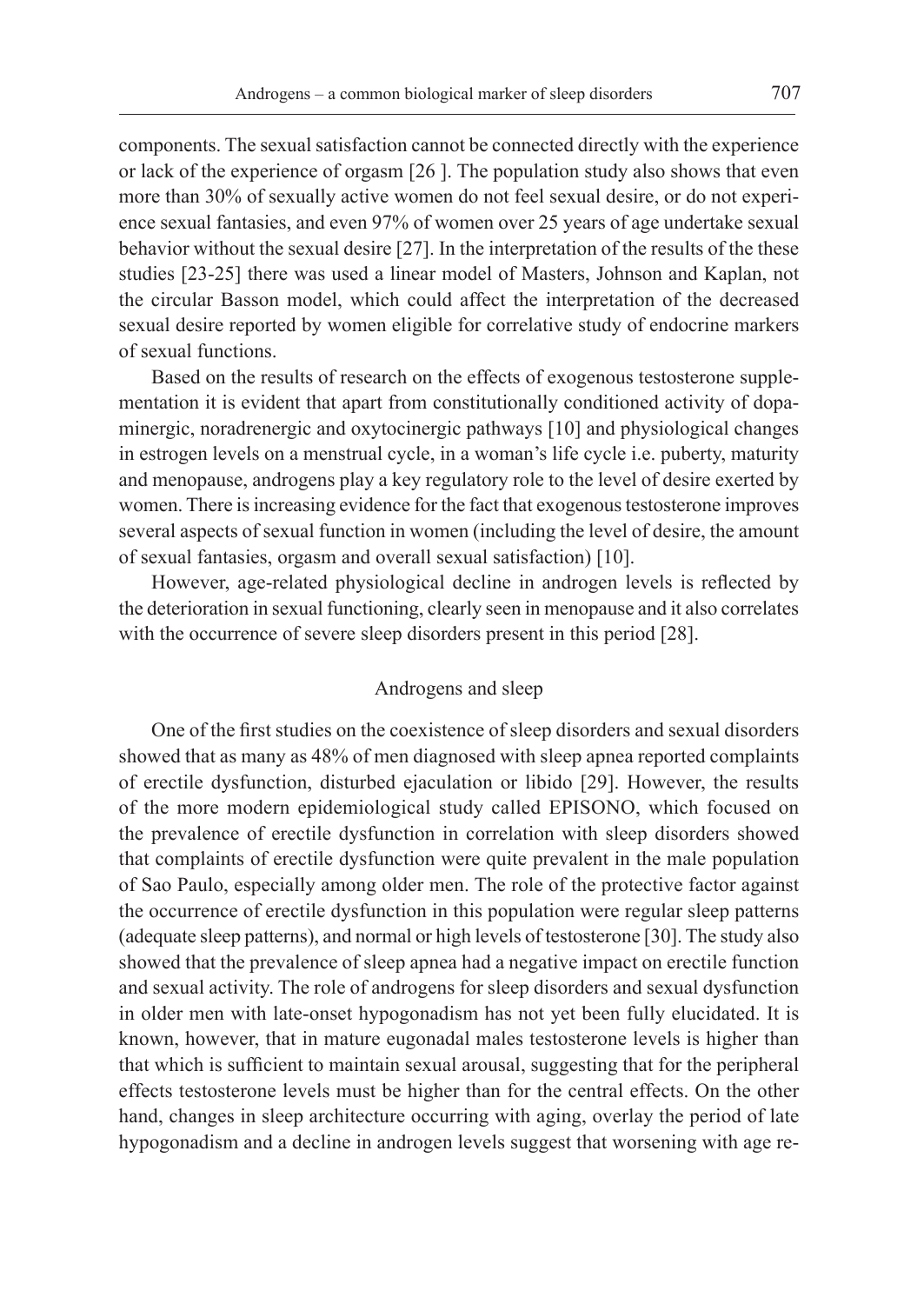duction in androgens levels may act unfavorable for the control of central inhibition and stimulation processes.

Even less known are relationships of sleep disorders and sexual dysfunction in women. The physiological relationship between the degree of sexual dysfunction and sleep disorders has been confirmed for the menopausal period of female population, but much less is known about these processes in relation to groups of other age.

In the 80's of last century, the relationship between experimental sleep deprivation and various endocrine markers were explored. One of the earliest studies in this field shows that sleep deprivation decreases the levels of androgens in male subjects. [31]. However, this study did not include the impact of sleep deprivation-induced reduction of androgens on the patients' sexual functioning.

Another small study conducted in 8 healthy males showed that the 72-hour sleep deprivation led to significant adaptive changes in the hypothalamic-pituitary-gonadal and a temporary drop in the level of gonadal hormones (testosterone, androstenedione, estradiol, dihydrotestosterone) [32]. The physiological significance of this phenomenon or the relationship between sleep and sexual disorders in correlation to the hypothalamic-pituitary-gonadal dysfunction remains unclear. This line of research did not evaluated, apart from already evident clinical circumstances associated with an increased risk of erectile dysfunction and sleep apnea in hypogonadal men with symptoms of metabolic syndrome.

Already well known increased risk of male gender to sleep apnea syndrome has given rise to the hypothesis, according to which the pathogenesis of respiratory disturbances during sleep can be connected with the gonadal secretory function and correlate with the level of androgens. Testosterone can affect the respiratory disorder in the upper respiratory tract by a variety of mechanisms, associated with a very complicated structure of the respiratory tract. It has been proven that testosterone may have the effect of flaccidity of the upper respiratory tract, which may be a pathological mechanism in which testosterone influences exacerbation of sleep apnea syndrome [16]. These correlations show a bilateral nature, as it has been proven that in males suffering from the sleep apnea syndrome testosterone levels are reduced compared to the control group, unrelated to age or degree of obesity [33].

## Androgens and sleep in men

The few existing studies suggest that androgens affect both sleep duration and the quality of sleep. The secretion of testosterone has a circadian rhythm, which reflects the increase in the concentration of testosterone in the early-morning hours (around 8:00 am) and a decrease in the day to the lowest concentrations of approximately 8 p.m. [34,35]. In men the night rhythm of testosterone secretion is associated with the cycles of NREM / REM sleep [36]. According to different authors, sleep-related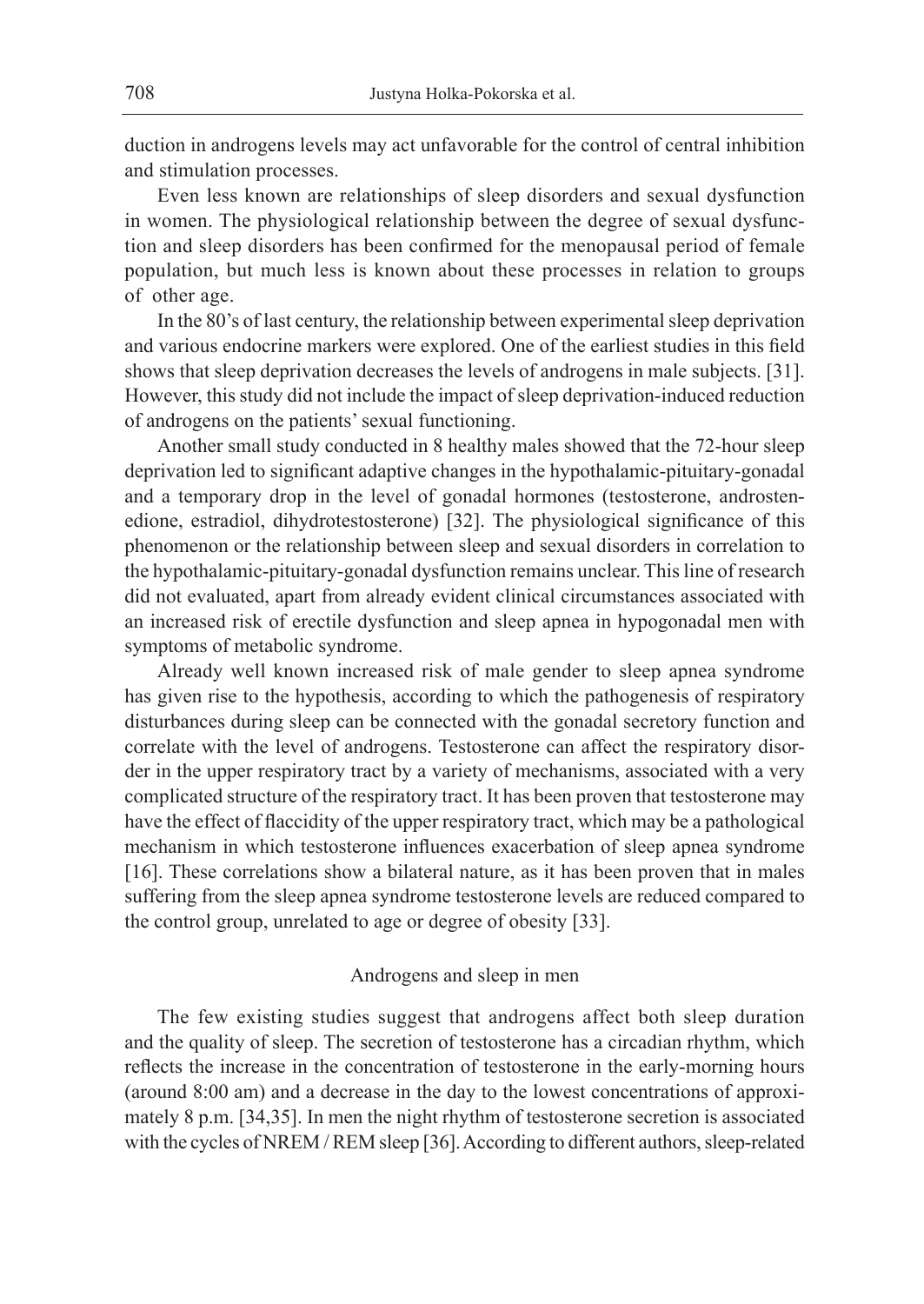increase in the concentration of testosterone in men to the start of the first period of REM sleep [34] or the introduction to the second period of REM sleep and with the highest concentration at the beginning of the third period of REM sleep [37]. Clinical studies have shown a reduction of the total amount of sleep with the reduction both REM sleep and NREM sleep duration in older men, taking for reasons of late hypogonadism high doses of testosterone [38].

Correlation studies also indicated that lower levels of testosterone are connected to worse sleep consolidation in the form of reduced performance, and increased frequency of awakenings in the group of older men [39]. It is also known that men with age sleep shorter. The research has shown that in group composed of aging men the highest concentration of testosterone is observed in those of the respondents who sleep more than 6-8 hours [40]. Diurnal rhythm of testosterone secretion in men for many years was linked with circadian regulatory chronobiological processes, the nature of which has long been described in detail, while not entirely clear still remains their physiological significance.

The research of Axelsson et al [41], as well as previous studies of Boyar et al [42] provided very interesting conclusions which allowed for formulating hypotheses regarding the regulatory function of sleep to endocrine procreative and sexual functions in young men. The study of Axelsson revealed that in men aged 22-32, sleep during the day similarly to night sleep influenced the concentration of testosterone [41]. That led to a gradual increase in testosterone levels during the consequent hours of sleep with a peak just before waking up and the decrease just after waking up [41]. These studies revealed new aspect of the regulatory functions of sleep on the concentration of androgen levels. Still, however, it is necessary to clarify the physiological role of this phenomenon.

## Androgens and sleep in woman

Despite the fact that the relationship between androgen levels and sleep architecture is well known in men, the same question with regard to women is still completely unclear. Adult women often report more sleep problems (especially insomnia) than men [43], but also twice more nightmares compared to men [44]. Sex steroid hormones appear to play a very important role in the regulation of sleep in women. It has been shown that the administration of testosterone in men as well as in women results in the formation of the symptoms of sleep apnea. [45] In one of the few studies on the correlation relationship between testosterone levels and quality of sleep in women suggests that the initial low testosterone level was associated with an increased wake after sleep onset [46]. In Seattle Midlife Women's Health Study the trend toward lower levels of testosterone in correlation with poor sleep quality was observed [47].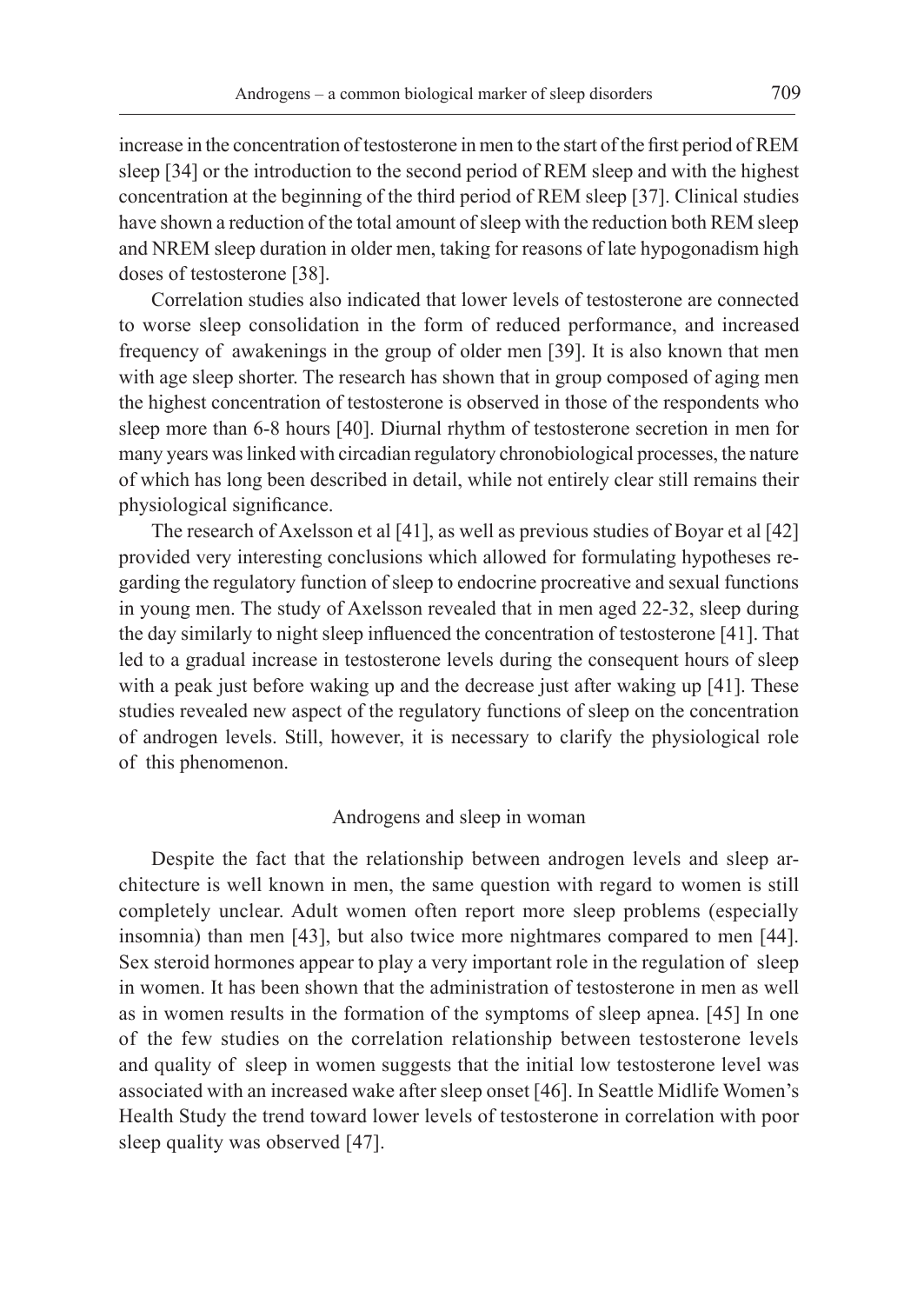## **Summary and conclusions**

Changes in the concentration of steroid hormones, including androgens are linked to a number of lifestyle factors [40] and they are sensitive to a number of factors associated with the presence of sexual activity or lack of sexual activity. The studies of androgen levels in relation to sexual dysfunction and the quantity and quality of sleep presented and analyzed in this article revealed number of correlations between the analyzed phenomenon that were confirmed by the various research teams. New light on the physiological regulatory role of sleep for the procreative and sexual functions shed Axelsson's studies that have shown links of androgenic hormone profile with the rhythm of sleep and not with the chronobiological circadian rhythm.

This may have encouraged further exploration of the role of androgens in sleep disorders, especially that relatively little data have been collected so far on the role of androgens in the regulation of sleep in women. Studies concerning the female population have focused mostly on female sex hormones and the phenomena associated with menopause as a clinical model of hormonal environment that promotes sleep disorders.

Correlation studies in the field of behavioral endocrinology and physiology bring more and more data on bilateral relations concerning the role of androgens for lifestyle and sexual behavior associated with the length and function of sleep in the modern population. These studies, however, contain a number of limitations in their structure resulting from the fact that the direction of the relationship between the analyzed phenomena often remains unclear. The first describer of behavioral endocrinology Frank Beach already in 1975 noted that hormones can cause behavioral changes, but also a number of behaviors can cause changes in the hormonal profile [48]. Thus, on the basis of such research often becomes difficult to determine the direction of causality of these processes.

A number of social changes that modulate social behavior such as the level of stress, social status, experience of successes or failures (such as social awards or reproductive success), poor sleep hygiene resulting from the pace of modern life, as well as irregularities of sexual activity (lack or excess) may be factors interfering with the various dimensions of a complex endocrine functions. Little is yet known about the effects of disorders of sexual activity as a behavioral factor, the severity and persistence of insomnia, and the location of this factor among other variables taken into account in Spielman's three- factor insomnia model [49]. According to this model, the development of insomnia must meet constitutional factors related to biological susceptibility of physiological system regulating activity and sleep and factors triggering and stabilizing the insomnia. Among them the attempts to compensate for shortages of sleep, such as: sleeping during the day, cautious way of life and limitation of physical activity. The authors of the model did not take the level of sexual activity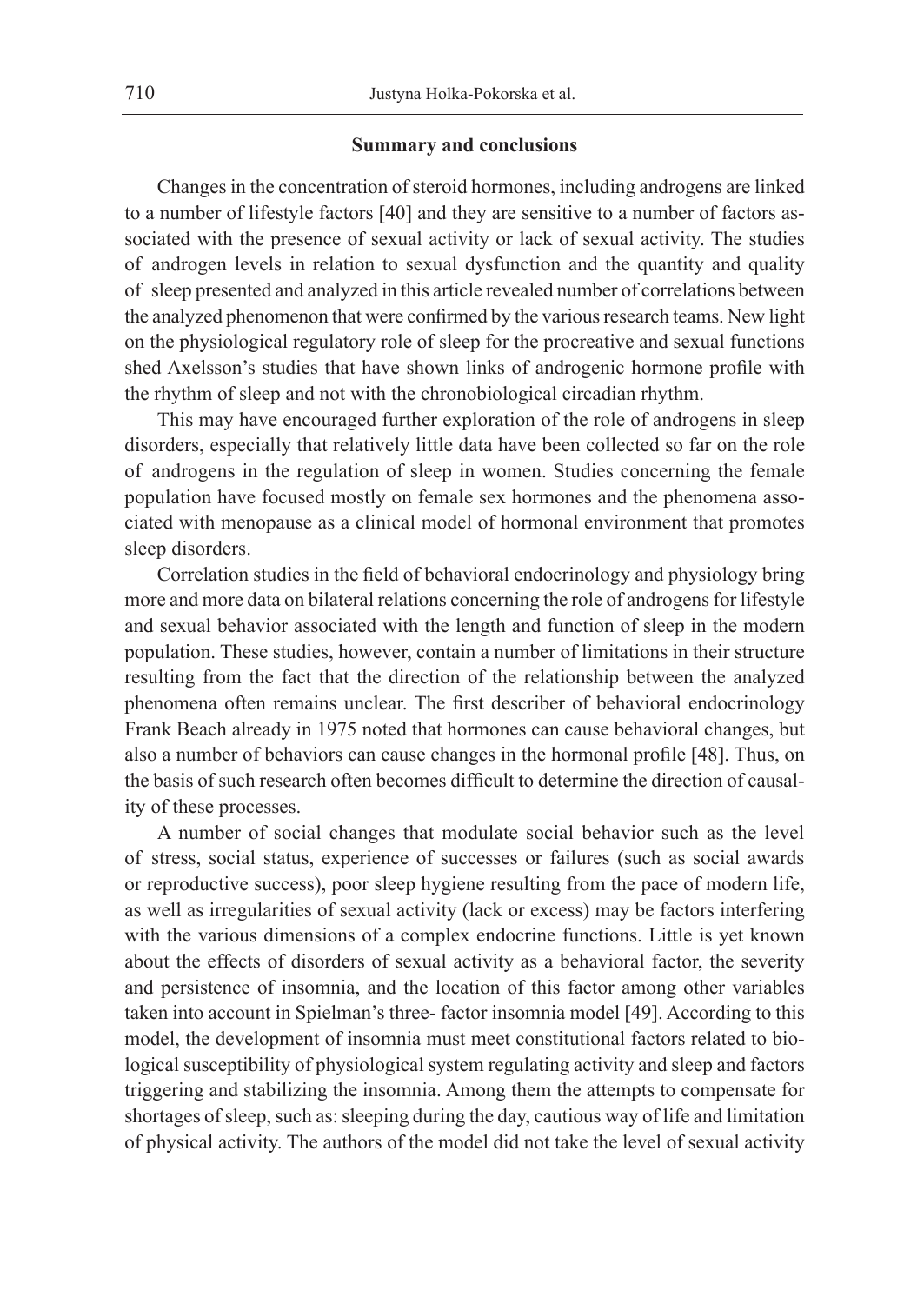among the factors which strengthen insomnia. On the other hand, there are a number of hypotheses concerning the role of sex in promotion of sleep [50].

Assuming the constitutional increased sympathetic nervous system activity in patients suffering from insomnia, successful sexual intercourse can result in predominance of the parasympathetic discharge that results in psychological and physical relaxation, promoting sleep. From the physiological studies it is known that the experience of full cycle of sexual response (especially in men) is completed with the refraction phase combined with relaxation, or the persistent excitation of the sympathetic nervous system with the sense of discomfort, if the sexual contact is not completed with orgasm (especially in women). For this reason, it can be assumed that some factors concerning sexual behavior or some sexual dysfunctions may also be classified as factors stabilizing insomnia. Considering the high prevalence of sleep disorders and sexual dysfunction the prevention of the problems associated with inadequate sleep hygiene and the promotion of satisfactory quality of sexual life seems to be not only a medical problem, but belong to important category of public health of modern societies.

## **References:**

- 1. Mines RP. *The technology of orgasm: "hysteria", the vibrator, and women's sexual satisfaction. Baltimore*: The Johns Hopkins University Press; 1998.
- 2. Freud Z. *Objaśnianie marzeń sennych*. Warszawa: Wydawnictwo KR; 1996.
- 3. Andersen ML, Alvarenga TF, Mazuro-Costa R, Hachul HC, Tufik S. *The association of testosterone, sleep, and sexual function in men and women*. Brain Res. 2011; 1416: 80–104.
- 4. Leproult R, Van Cauter E. *The role of sleep and sleep loss in hormonal release and metabolism.* Endocr. Dev. 2010; 17: 11–21.
- 5. Jovanovic UJ. *Biorytmy i seksualność*. In: Imielinski K. Ed. *Seksuologia biologiczna*. Warszawa: Wydawnictwo Naukowe PWN; 1985. s. 469.
- 6. Fisher C, Gross J, Zuch J. *Cycle of penile erection synchronous with dreaming (REM) sleep*. Arch. Gen. Psych. 1965; 12: 29.
- 7. Imieliński K. *Seksiatria*. Tom I. Warszawa: Wydawnictwo Naukowe PWN; 1990.
- 8. Doering C, Kraemer HC, Bradie HKH, Hamburg DA. *A cycle of plasma testosterone in the human male*. J. Clin. Endocrinol. Metab. 1975; 40: 492.
- 9. Celec P, Ostatnikova D, Putz Z, Hodosky J. *Circatriginian cycle of salivary testosterone in human male*. Biol. Rhythm Res. 2003; 34: 305–315.
- 10. Bancroft J. *Human sexuality and its problems*. New York: Churchill Livingstone Elsevier; 2009.
- 11. Shapiro CM, Fedoroff JP, Trajanovic NN. *Sexual behavior in sleep: a newly described parasomnia.* Sleep Res. 1996; 25: 367.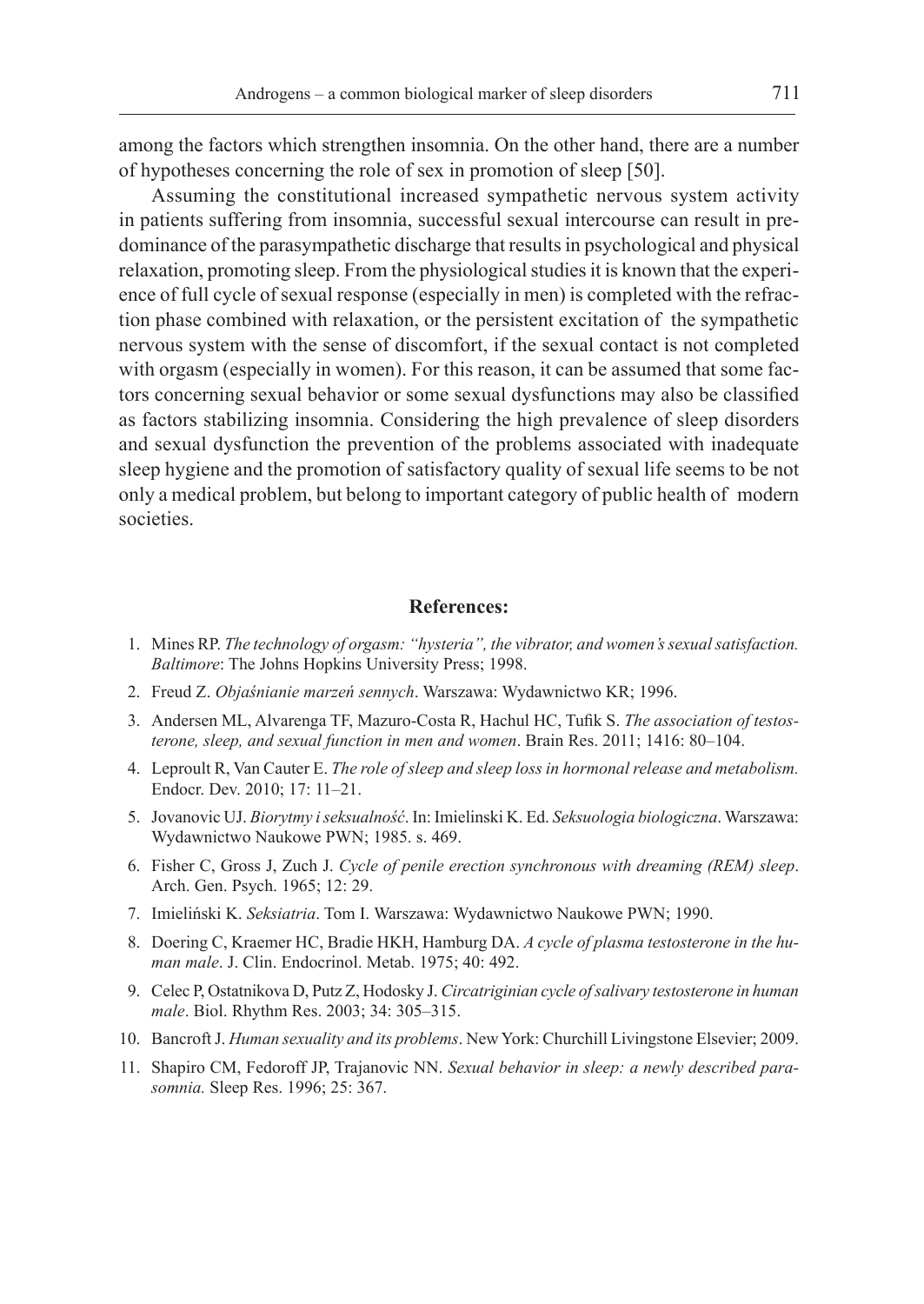- 12. Schenck CH, Arnulf I, Mahowald MW. *Sleep and sex: what can we go wrong? A review of the literature on sleep related disorders and abnormal sexual behaviors and experiences.* Sleep 2007; 30 (6): 683-702.
- 13. Durdiakova J, Ostatnikova D, Celec P. *Testosterone and its metabolites modulators of brain functions*. Acta Neurobiol. Exp. 2011; 71: 434–454.
- 14. d'Anglemont de Tassigny X, Colledge WH. *The role of kisspeptin signaling in reproduction. Physiology* 2010; 25: 207–217.
- 15. Starka L, Raboch J. *Fizjologiczno-endokrynologiczne aspekty seksuologii*. In: Imieliński K. *Seksuologia biologiczna*. Warszawa: Wydawnictwo Naukowe PWN; 1985. p. 265.
- 16. Cistulli PA, Grunstein RR, Sullivan CE. *Effect of testosterone administration on upper airway collapsibility during sleep.* Am. J. Respir. Crit. Care Med. 1994; 149: 530–532.
- 17. Goldey KL, van Anders SM. *Sexy thoughts: effects of sexual cognitions on testosterone, cortisol and arousal in women*. Horm. Behav. 2010; 59: 754–764.
- 18. Escasa MJ, Casey JF, Gray PB*. Salivary testosterone levels in men at a U.S. sex club*. Arch. Sex. Behav. 2010; 40: 921–926.
- 19. Marazziti D, Canale D. *Hormonal changes when falling in love.* Psychoneuroendocrinology 2004; 29: 931–936.
- 20. Anderson US, Perea EF, Becker DV, Ackerman JM, Shapiro JR, Neuberg SL. *I have only eyes for you: Ovulation redirects attention (but not memory) to attractive men*. J. Exp. Soc. Psychol. 2010; 46: 804–808.
- 21. Welling LL, Jones BC, DeBruine LM, Smith FG, Feinberg DR, Little AC. Et al*. Men report stronger attraction to femininity in women's faces when their testosterone levels are high.* Horm. Behav. 2008; 54: 703–708.
- 22. Traish AM, Guay AT. *Are androgen critical for penile erections in human? Examining the clinical and preclinical evidence*. J. Sex. Med. 2006; 3: 382–407.
- 23. Stuart FM, Hammond DC, Pett MA. *Inhibited sexual desire in women.* Arch. Sex. Behav. 1987; 16: 91–106.
- 24. Schreiner-Engel P, Schiavi RC, White D, Ghizzani A. *Low sexual desire in women: the role of reproductive hormones.* Horm. Behav. 1989; 23: 221–234.
- 25. Riley A, Riley E. *Controlled studies on women presenting with sexual drive disorder: I. Endrocrine status.* J. Sex Maritial Ther. 2000; 26: 269–283.
- 26. Basson R. Brotto LA, Laan E, Redmond G, Utian WH. *Assessment and management of women sexual dysfunctions: problematic desire and arousal*. J Sex Med. 2005; 2: 291–300.
- 27. Lauman EO, Palik A, Rosen RC. *Sexual dysfunction in United States.* JAMA 1999; 281(6): 537–544.
- 28. Hachul H, Bittencourt LR, Soares Jr JM, Tufik S, Baracat EC. *Sleep in post-menopausal women: differences between early and late post-menopause*. Eur. J. Obstet. Gynecol. Reprod. Biol. 2009; 145(1): 81–84.
- 29. Guilleminaut C, Tilkian A, Eldrige FL, Simmons FB, Dement WC. *Sleep apnea syndrome due to upper airway obstruction: a review of 25 cases*. Arch. Intern. Med. 1977; 137: 296–300.
- 30. Cortes-Gallegos V, Castaneda G, Alonso R, Sojo I, Carranco A, Cervantes C. *Sleep deprivation reduces circulating androgens in healthy men.* Arch. Androl. 1983; 10: 33–37.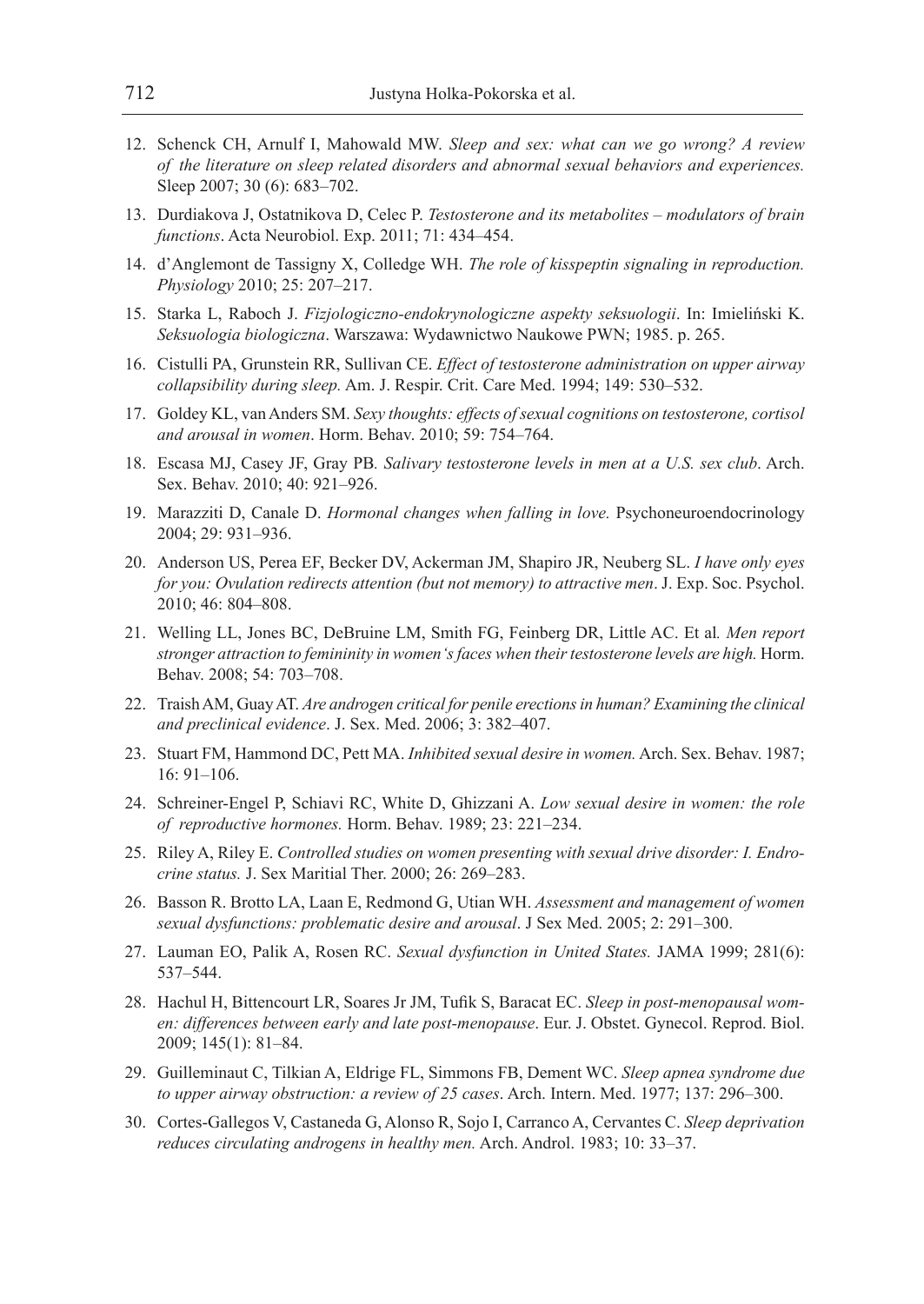- 31. Gonzalez-Santos MR, Gaja-Rodriguez OV, Alonso-Uriarte R, Sojo-Aranda I, Cortes-Gallegos V. *Sleep deprivation and adaptive hormonal responses of healthy men*. Arch. Androl. 1989; 22 (3): 203–207.
- 32. Luboshitzky R, Lavie L, Shen-Orr Z, Lavie P. *Pituitary-gonadal function in men with obstructive sleep apnea. The effect of continuous positive airways pressure treatment.* Neuro Endocrinol. Lett. 2003; 24(6): 463–467.
- 33. Luboshitzky R, Zabari Z, Shen-Orr Z, Herer P, Lavie P. *Disruption of the nocturnal testosterone rhythm by sleep fragmentation in normal men*. J. Clin. Endocrinol. Metab. 2001; 86(3): 1134–1139.
- 34. Plymate SR, Tenover JS, Bremner WJ. *Circadian variation in testosterone, sex hormone-binding globulin, and calculated non-sex hormone-binding globulin bound testosterone in healthy young and elderly men.* J. Androl. 1989; 10(5): 366–371.
- 35. Plymate SR, Tenover JS, Bremner WJ. *Circadian variation in testosterone, sex hormone-binding globulin, and calculated non-sex hormone-binding globulin bound testosterone in healthy young and elderly men*. J. Androl. 1989; 10(5): 366–371.
- 36. Veldhuis JD, Iranmanesh A, Godschalk M, Mulligan T. *Older men manifest multifold synchrony disruption of reproductive neurohormone outflow*. J. Endocrinol. Metab. 2000: 85(4); 1477–1486.
- 37. Evans JJ, Maclean AM, Ismail AA, Love D. *Circulating levels of plasma testosterone during sleep.* Proc. R. Soc. Med. 1971; 64(8): 841–842.
- 38. Liu PY, Yee B, Wishart SM, Jimenez M, Jung DG, Grunstein RR. Et al. *The short-term effects of high dose testosterone on sleep, breathing, and function in older men*. J. Clin. Endocrinol. Metab. 2003; 88(8): 3605–3613.
- 39. Barret-Connor E, Dam TT, Stone K, Harrison SL, Redline S, Orwoll E. *The association of testosterone levels with overall sleep quality, sleep architecture, and sleep-disordered breathing*. J. Clin. Endocrinol. Metab. 2008; 93(7): 2602–2609.
- 40. Goh VH, Tong TY. *Sleep, sex steroid hormones, sexual activities, and aging in Asian men*. J. Androl. 2009; 31(2): 131–137.
- 41. Axelsson J, Ingre M, Akerstedt T, Holmback U. *Effects of acutely displaced sleep on testosterone*. J. Clin. Encocrinol. Metab. 2005; 90(8): 4530–4535.
- 42. Boyar RM, Rosenfeld RS, Kapen S, Finkelstein JW, Roffwarg HP, Weitzman ED.et al. *Simultaneous augmented secretion of luteinizing hormone and testosterone during sleep.* J. Clin. Invest. 1974: 54: 609–618.
- 43. Bittencourt LR, Santos-Silva R, Taddei JA, Andersen ML, de Mello MT, Tufik S. *Sleep complaints in the adult Brazilian population: a national survey based on screening questions.* J. Sleep Med. 2009; 5(5): 459–463.
- 44. Ohayon MM, Morselli PL, Guilleminault C. *Prevalence of nightmares and their relationship to psychopathology and daytime functioning in insomnia subjects.* Sleep; 1997: 20(5): 340–348.
- 45. Johnson MW, Anch AM, Remmers JE. *Induction of the obstructive sleep apnea syndrome in a woman by exogenous androgen administration*. Am. Rev. Respir. Dis. 1984; 129(6): 1023–1025.
- 46. Sowers MF, Zheng H, Kravitz HM, Matthews K, Bromberger JT, Gold EB. Et al. *Sex steroid hormone profiles are related to sleep measures from polysomnography and the Pittsburgh Sleep Quality Index*. Sleep 2008; 31(10): 1339–1349.